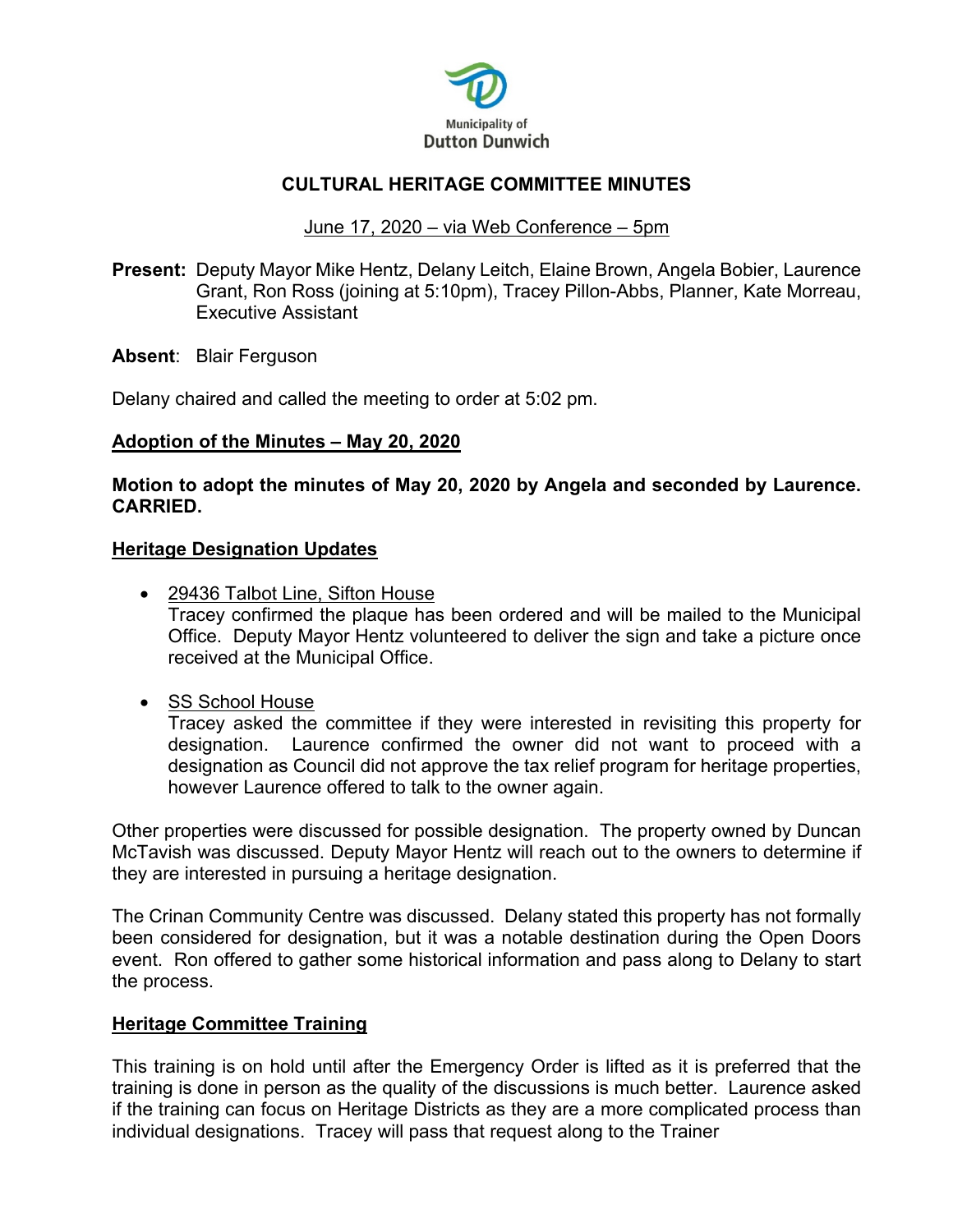# **Dutton Dunwich Heritage Brochure**

Tracey stated the brochures are still being populated and would like to include "testimonials" which Laurence is going to compile.

### **Ongoing Matters**

- Iona Park Naming Recommendation Lumley Park Deputy Mayor Hentz confirmed all park committee meetings are presently on hold due to Covid-19.
- Ontario Heritage Act Tracey stated the proposed changes that were to come into effect on July 1, 2020 have now been postponed due to Covid-19.

### • Interpretive Hamlet Signage

Committee members provided updates on the four hamlet interpretive signs. Delany agreed to provide a template that can be used to complete the content. Proposed layout was discussed and approved. Photos for each hamlet were slowly coming together from local residents.

Ron is interesting in co-sharing this project. Ron sourced a great deal of information from a book titled "Vanishing Villages of Elgin County." Ron started Blair was also interested in populating this project. Elaine stated Joyce Sutton has photos for the Largie hamlet interpretive sign.

Ron asked about the status of the Campbellton hamlet sign. Deputy Mayor Hentz stated the committee has budget dollars so if the committee agreed this sign can be completed.

# **Motion by Delany and seconded by Elaine that Kate proceed in getting the sign drafted and manufactured. CARRIED**.

Ron will talk to Campbellton hamlet residents to see who is interested in hosting the sign.

• Five Year Official Plan Review

Tracey stated the deadline for public comment was May  $29<sup>th</sup>$ . Laurence provided the Heritage Committee's comments to Tracey today. Tracey confirmed there is a special council meeting tomorrow. Council can decide how they wish to proceed with the next version of the Official Plan and provide direction.

# • Restoration of Pilasters at 8947 Iona Road

Laurence shared photos of the restoration of the pilasters at this property. Laurence stated there is a great deal of rot in the pilaster. The rotten wood has been removed and this area will be treated with a sealant that ensures any remaining rotting wood becomes solid again, then the replacement pilasters, which are being recreated will be installed.